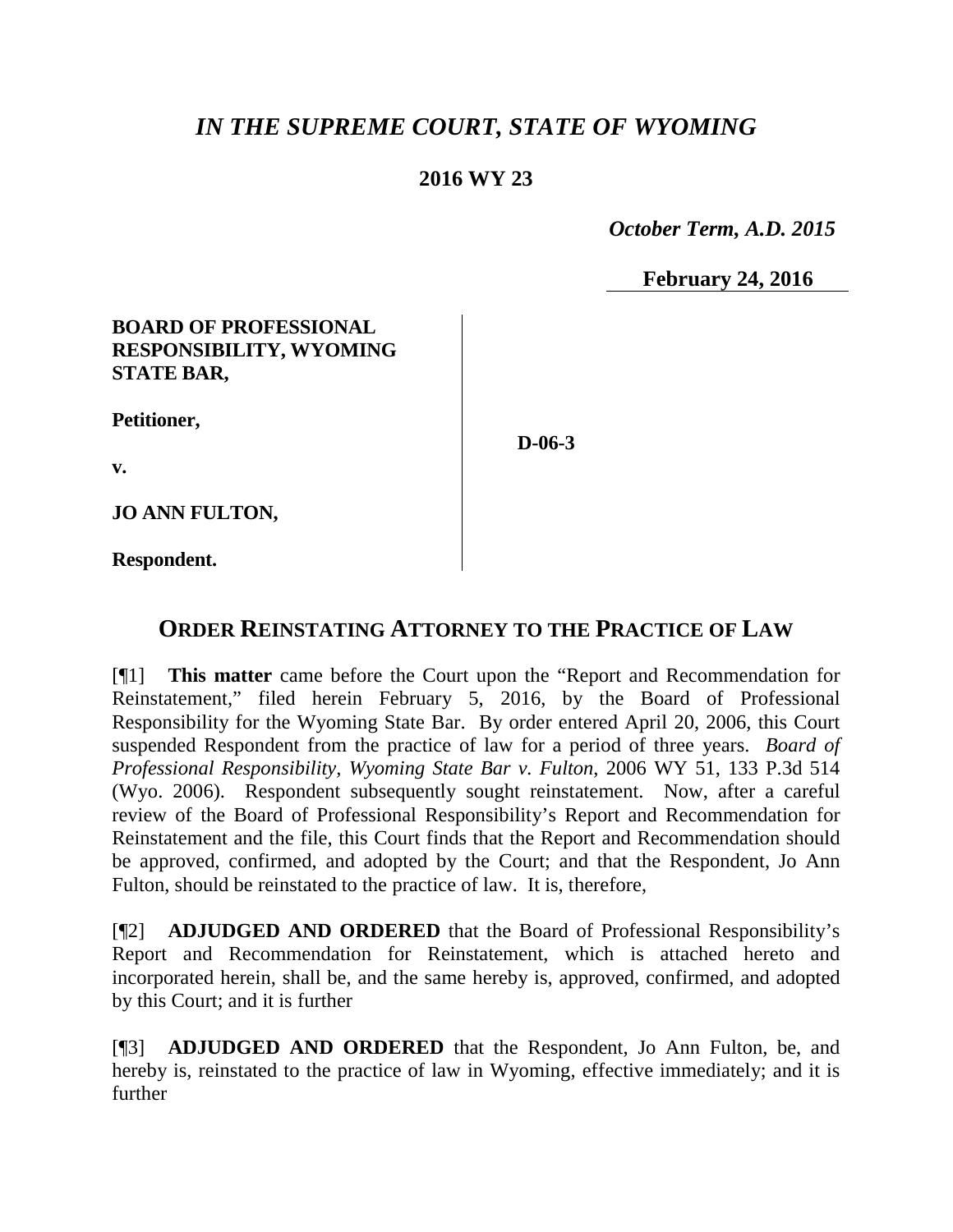[¶4] **ORDERED** that, pursuant to Rule 4(a)(iv) of the Disciplinary Code for the Wyoming State Bar, this Order Reinstating Attorney to the Practice of Law, along with the incorporated Report and Recommendation for Reinstatement, shall be published in the Wyoming Reporter and the Pacific Reporter; and it is further

[¶5] **ORDERED** that the Clerk of this Court shall docket this Order Reinstating Attorney to the Practice of Law, along with the incorporated Report and Recommendation for Reinstatement, as a matter coming regularly before this Court as a public record; and it is further

[¶6] **ORDERED** that the Clerk of this Court transmit a copy of this Order Reinstating Attorney to the Practice of Law to the members of the Board of Professional Responsibility and to the clerks of the appropriate courts of the State of Wyoming.

[ $\degree$ [7] **DATED** this 24<sup>th</sup> day of February, 2016.

## **BY THE COURT:**

 $\sqrt{s/}$ 

**E. JAMES BURKE Chief Justice**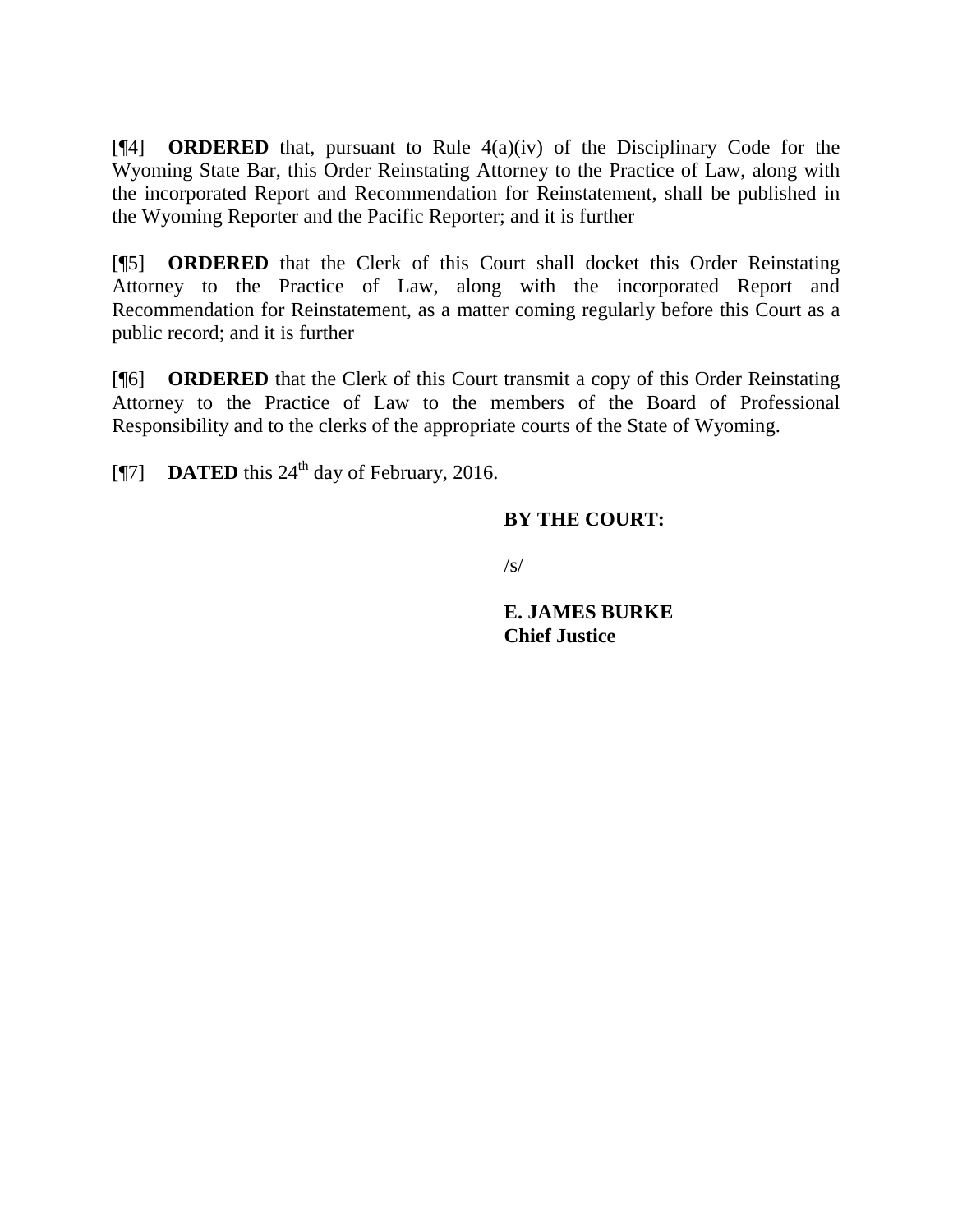#### **BEFORE THE SUPREME COURT**

#### **STATE OF WYOMING**

In the matter of **JO ANN FULTON.** 

**Respondent** 

 $\lambda$ 

 $\lambda$ 

 $\mathcal{E}$ 

WSB No. 5-2686.

**WSB No. 2015-127**  $-06 - 0003$ 

IN THE SUPREME COURT STATE OF WYOMING

 $FEB - 52016$ 

**CAROL THOMP** 

## REPORT AND RECOMMENDATION FOR REINSTATEMENT

The Board of Professional Responsibility (BPR) convened on the 25<sup>th</sup> day of January, 2016, to consider the Stipulated Motion for Reinstatement submitted by Bar Counsel, Mark W. Gifford, Respondent, Jo Ann Fulton, and her counsel, C.M. Aron. The Board having reviewed the stipulation, the supporting affidavit of Respondent, the procedural history of the case as set forth in attachments to the stipulated motion, and being otherwise fully advised in the premises, finds, concludes and recommends as follows:

#### Findings

 $1.$ On December 14, 2015, Respondent filed a Verified Petition for Reinstatement. The present petition follows an unsuccessful effort by Respondent in 2012 to gain reinstatement after a three year suspension ordered by the Wyoming Supreme Court on April 20, 2006. The following is a detailed statement of the procedural history of this matter:

2. Respondent was admitted to the Wyoming State Bar in 1990 and practiced law continuously in Wyoming until 2006, when disciplinary proceedings initiated in 2005 culminated with an order suspending Respondent from the practice of law for three years, commencing April 20, 2006. Board of Professional Responsibility v. Fulton, 2006 WY 5, 133 P.3d 514 (Wyo. 2006).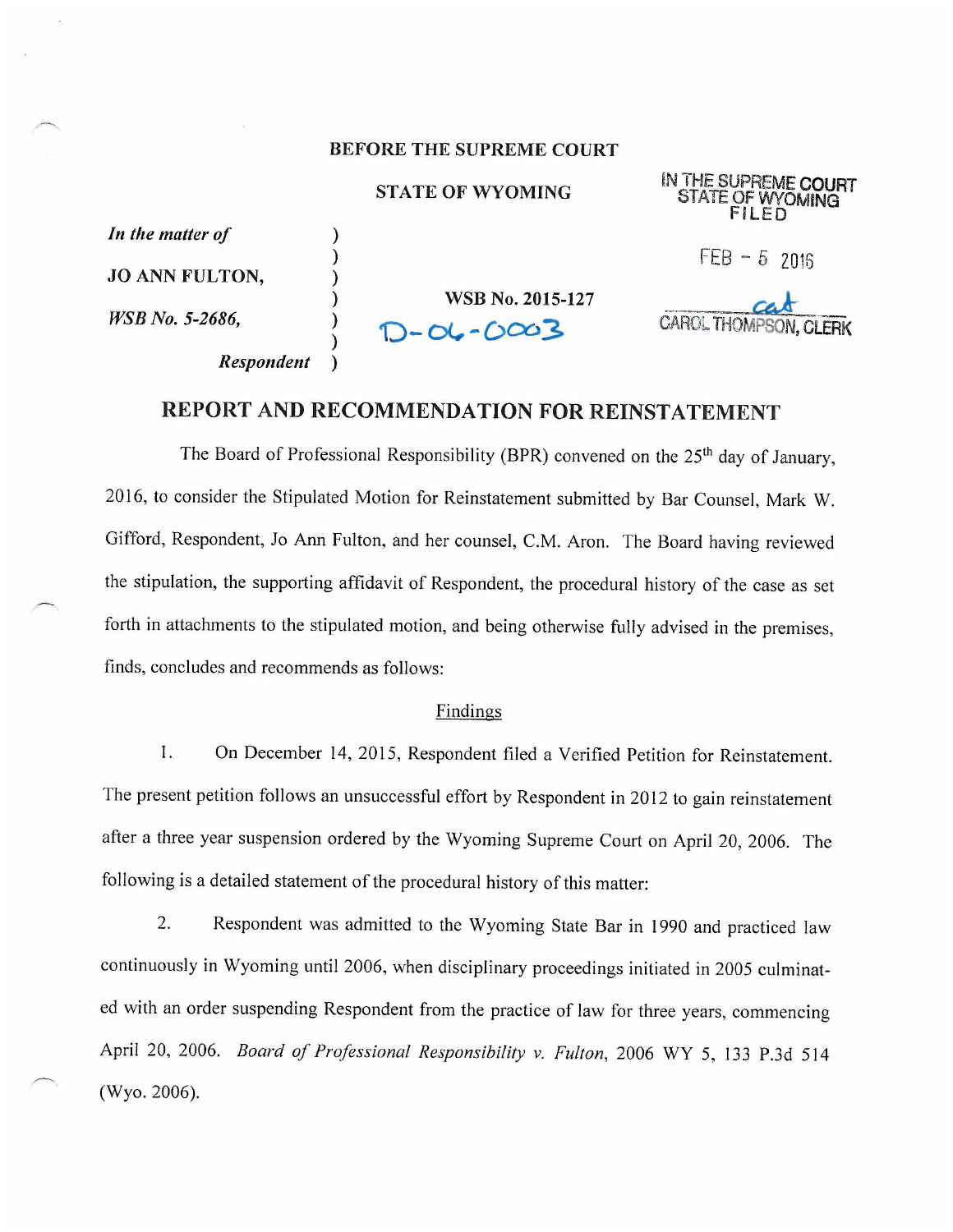$\overline{3}$ . The order of suspension approved, confirmed and adopted the BPR's report and recommendation filed March 7, 2006, which followed a disciplinary hearing before the BPR held February 28, 2006.

 $\overline{4}$ . Two separate formal charges were considered at the February 28, 2006, hearing. The first, No. 2005-02, involved Respondent's conduct in the handling of a contingent fee matter in violation of Rules 1.1, 1.2, 1.4, 1.5, 1.15, 3.1 and 8.4 of the Wyoming Rules of Professional Conduct. Fulton, supra, 133 P.3d at 516. The second, No. 2005-029, involved Respondent's conduct in having direct contact with a party represented by counsel in violation of Rule 4.2. Id. at 517. In both matters, the BPR determined that Respondent failed to file an answer to the formal charge, resulting in orders of default and setting of a consolidated sanctions hearing. Id. at 515. Respondent appeared and represented herself at the sanctions hearing. Id. at 514.

5. The contingent fee matter that led to the formal charge in No. 2005-02 was a personal injury case in which Respondent represented the plaintiffs. In that matter, Respondent was found to have engaged in the following professional misconduct:

Respondent did not provide her clients with a copy of the Rules Governa. ing Contingency Fees for Members of the Wyoming State Bar as required by those rules, and she charged her client for paralegal fees that should have been part of the contingency fee. Such conduct was found to violate Rule 1.5.

 $<sub>b</sub>$ .</sub> Respondent used settlement funds to purchase a two-year certificate of deposit in the name of her law firm and did not provide her clients with documentation of that purchase when they requested it. Respondent issued her clients checks drawn on her operating account for a portion of the net settlement proceeds, but the checks were returned for insufficient funds. Respondent later replaced them with a Cashier's Check for the agreed settlement amount. Respondent recognizes and acknowledges that such

 $\overline{2}$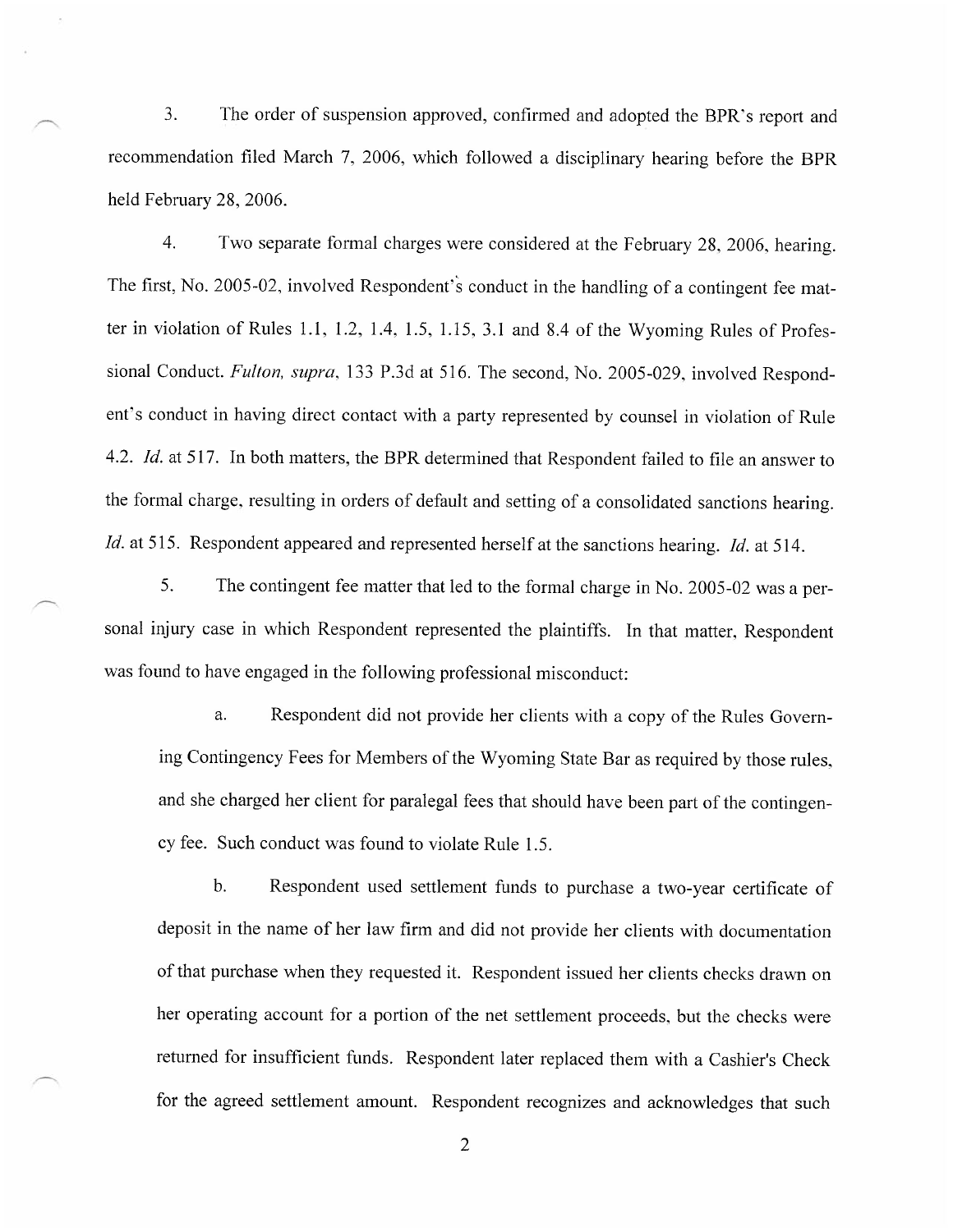conduct violated Rule 1.15. The BPR also found, and Respondent recognizes and acknowledges, that her failure to respond to the clients' request for information was a violation of Rule 1.4.

 $\mathbf{c}$ . The BPR found that Respondent told her clients interest on settlement funds was not taxable if Respondent kept those funds, and found that Respondent also filed a lawsuit that had no merit. Such conduct was found to violate Rule 1.1. The filing of a meritless lawsuit was also found to violate Rule 3.1.

 $\mathbf{d}$ . The BPR found that Respondent counseled her clients regarding how to unlawfully avoid taxes on the settlement proceeds. Such conduct was found to violate Rules 1.2 and 8.4. *Id.* at 516-18.

6. The formal charge in No. 2005-029 resulted from a dispute between neighbors in Laramie. Respondent's clients were threatening to file a lawsuit over the noise level of their neighbors' air conditioner. Despite Respondent's awareness that the neighbors were represented by counsel, Respondent sent a letter to the neighbors and failed to copy their counsel. Such conduct was found to violate Rule 4.2. *Id.* at 517-18.

7. In determining the appropriate sanction for Respondent's misconduct, the BPR found the following aggravating factors:

Prior disciplinary offenses. Respondent was found to have a significant a. history of prior discipline. In 2002, Respondent received a private reprimand for violations of Rules 3.1 and 4.4 in regard to asserting a non-meritorious claim. By order dated July 23, 2003, the 10th Circuit Court of Appeals suspended Respondent from practice before that court as the culmination of a number of disciplines it had issued to her. The Wyoming Supreme Court, based on that suspension by the 10th Circuit, issued a public censure to Respondent on January 6, 2004. Id. at 518.

 $\mathfrak{Z}$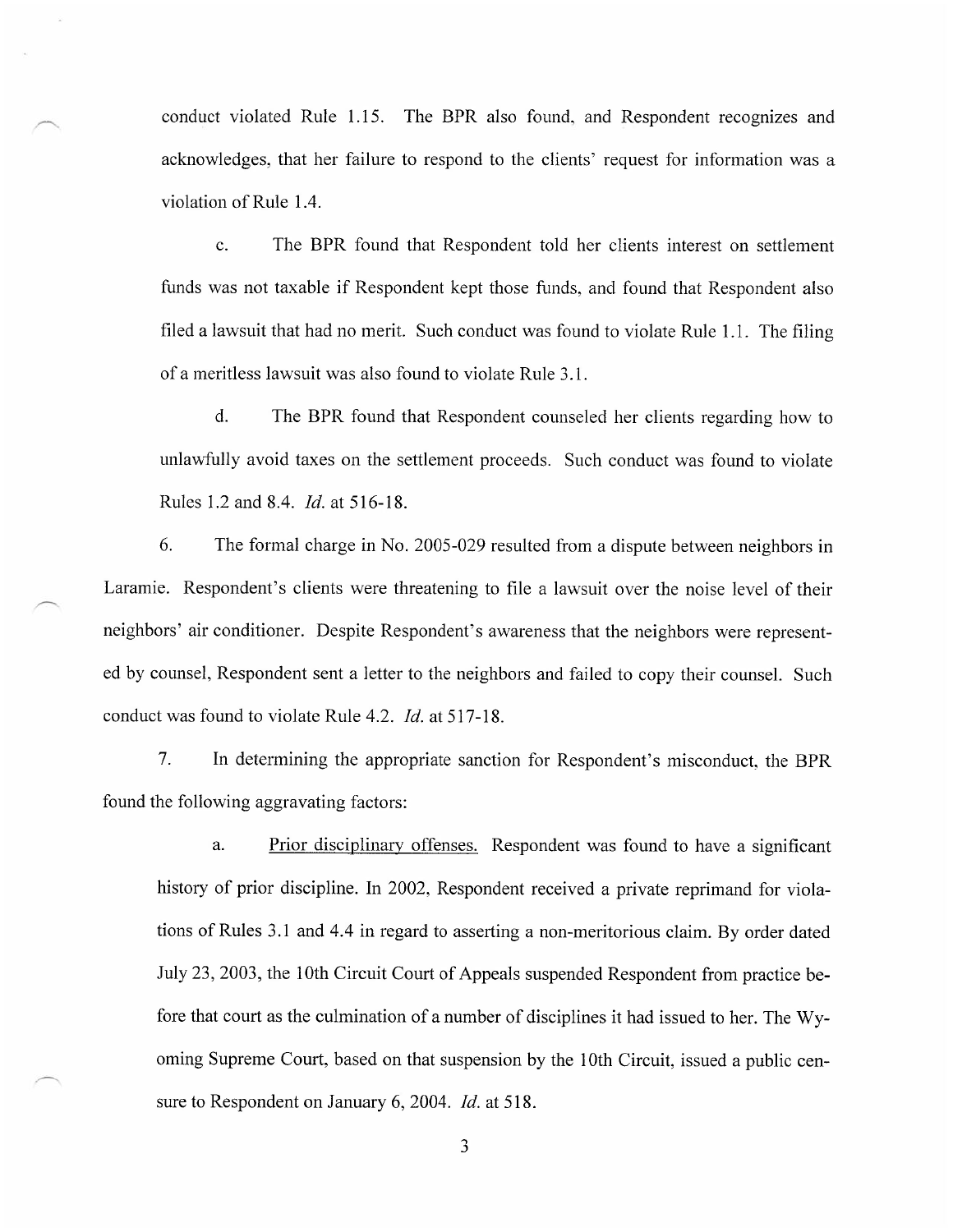$<sub>b</sub>$ </sub> Pattern of misconduct. Respondent was found to have continued to breach the same types of rules in No. 2005-02 as she did in regard to her prior disciplinary matters.

Multiple offenses. Respondent's violation of multiple rules was found to  $\mathbf{c}$ . show "either a lack of knowledge of her ethical obligations or a consistent disregard of them or both." Id.

d. Bad faith obstruction of disciplinary proceeding. Respondent initially failed to timely answer the amended formal charge in No. 2005–02 and the formal charge in No. 2005–29. After the defaults were entered, and Respondent was sent notice of them, she did nothing until the pre-hearing conference on 10 January 2006 which preceded the hearing which was set to begin on 18 January 2006. At that time, she made an oral request for time to file a motion to set aside the defaults. She represented to the BPR chair that she needed at least 10 days to prepare the motion and get the necessary affidavits to support the motion. Therefore, the hearing on these matters was continued for about 6 weeks to allow Respondent time to file her motion, for the Bar to respond, and for the entire Board to consider the motion. The motion, however, was not timely filed, and there were no affidavits filed. Id.

Submission of false evidence. Respondent testified under oath to several e. matters that the BPR found were contradicted by tape-recorded telephone conversations between Respondent and her clients. *Id.* at 518-19.

 $f$ . Refusal to acknowledge wrongful nature of conduct. At the hearing, the Respondent did not take full responsibility for or acknowledge her wrongful conduct. To the contrary, she sought to blame her staff for issuing the settlement checks on the wrong account which resulted in them being returned for insufficient funds. She sought to

 $\overline{4}$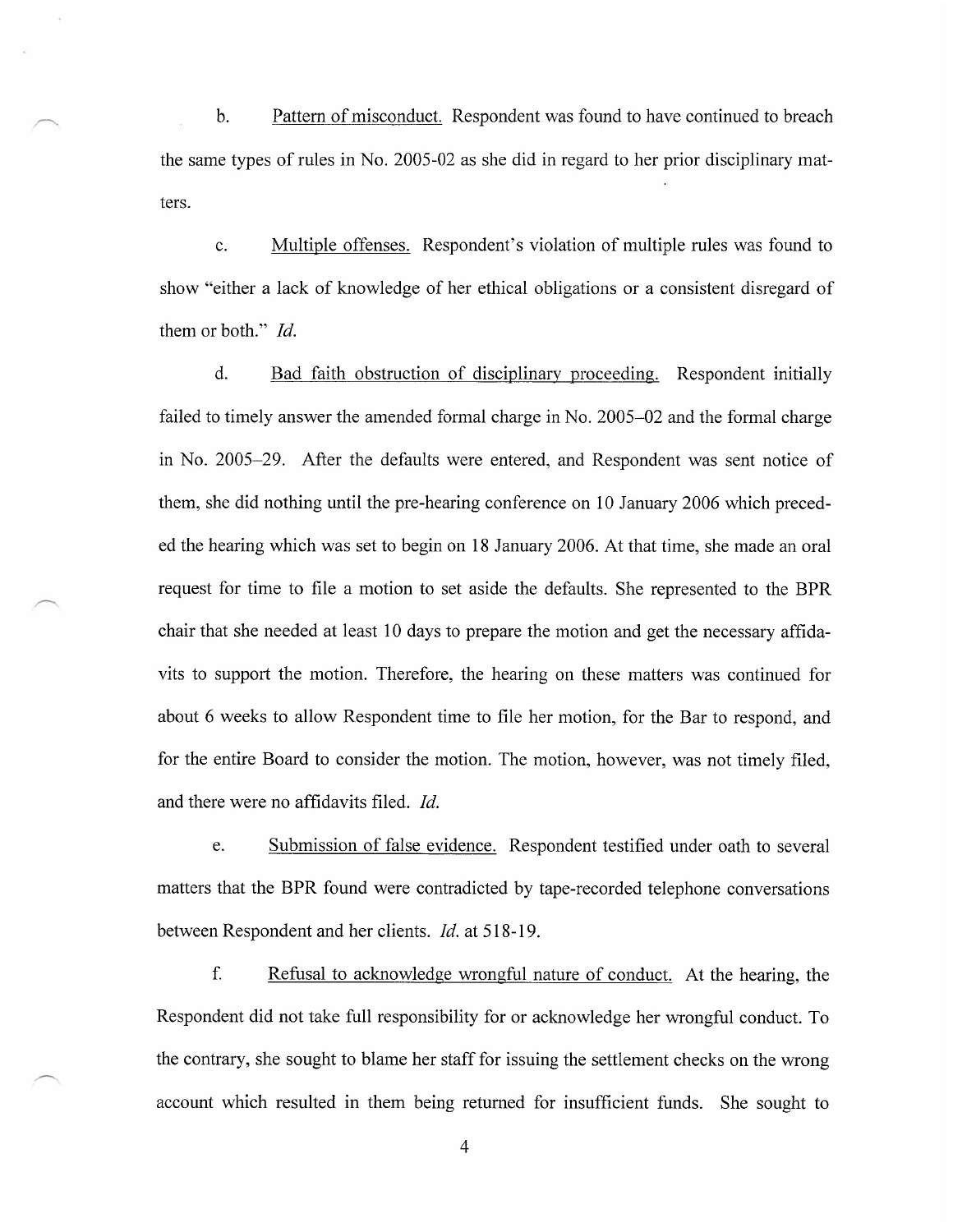blame the bank for the manner in which the certificate of deposit was issued. She sought to blame her mishandling and commingling of the trust account monies on Bar Counsel for not recommending a CLE she could take on trust accounts after Respondent's trust account was overdrawn through an error in her office in June 2004. She sought to blame her clients for how the settlement monies were handled and distributed. *Id.* at 519.

Vulnerability of victim. Respondent's clients in No. 2005-02 were unso- $\mathfrak{g}.$ phisticated consumers of legal services and trusted Respondent to provide a fair and proper representation agreement and to properly purchase a CD which was secure and which fit their needs. In addition, the filing of a frivolous lawsuit delayed the payment of their settlement funds for more than 11 months. Id.

h. Substantial experience in the practice of law. Respondent had been practicing law since 1990. Id.

8. In consideration of the rules violated by Respondent, the duties breached and the presence of the foregoing aggravating factors, the BPR recommended a three year suspension, plus the assessment of costs of the disciplinary proceedings and administrative fees. *Id.* 

9. In an order issued April 20, 2006, the Wyoming Supreme Court approved, confirmed and adopted the BPR's report and recommendation, with Respondent's three year suspension to begin immediately. The Court ordered Respondent to reimburse the Wyoming State Bar for costs associated with the disciplinary proceedings in the amount of \$3,779.98, as well as pay an administrative fee of \$1,000.00.

Respondent timely paid the costs and administrative fees ordered by the Court, 10. and complied with and satisfied the requirements of Section 22 of the Disciplinary Code regarding notification of clients and opposing counsel, return of unearned fees, and security of records.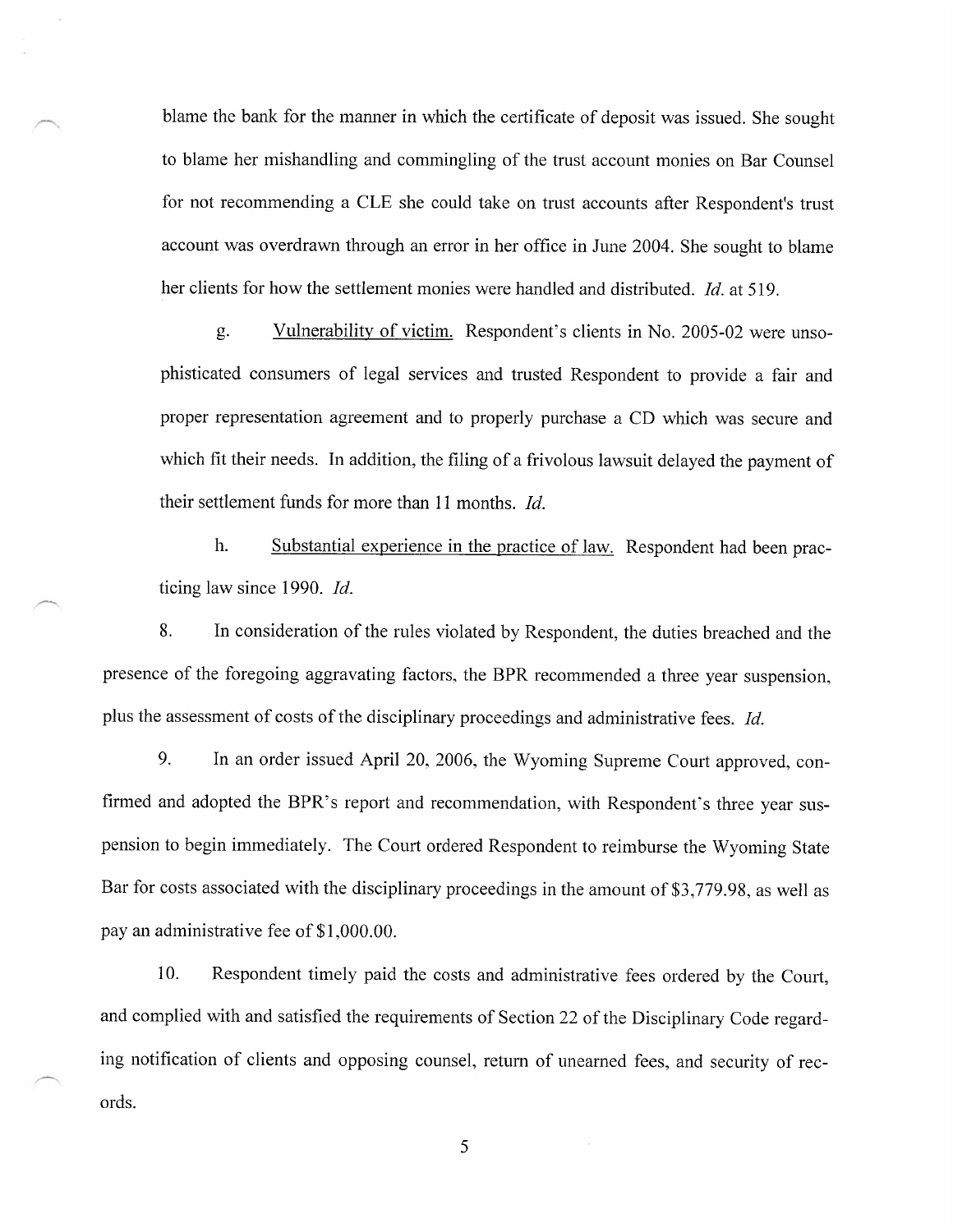On April 17, 2009, Respondent filed a "Rule 24 Motion of the Disciplinary Code  $11.$ for the Wyoming State Bar for Reinstatement After Suspension." The motion was assigned BPR No. 2009-55 and was set for hearing on June 29, 2009.

12. On June 10, 2009, Respondent was cited for violation of W.S.  $\delta$  6-2-501(b) and (e), misdemeanor simple assault of a family member.

13. On June 12, 2009, Respondent pleaded guilty to the charges of misdemeanor simple assault of a family member and was granted first offender status pursuant to W.S.  $\S$  7-13-101 pursuant to which she was placed on unsupervised probation. As a result of that event, Bar Counsel, Rebecca Lewis, requested that Respondent submit to a psychological evaluation. At Respondent's request, the June 19, 2009, hearing was postponed.

14. Although there were subsequent communications between Respondent and Bar Counsel Lewis about the scheduling of a psychological evaluation, the evaluation was never performed and Respondent's motion for reinstatement stalled.

15. Respondent satisfactorily completed the terms and conditions of her unsupervised probation and was granted an early discharge from probation. The matter was dismissed on June 24, 2010. Respondent has had no further criminal charges or citations.

16. In January 2012, Laramie attorney, C.M. Aron, counsel for Respondent, sent an email to Bar Counsel, Mark W. Gifford, advising that Respondent and her counsel were preparing to "re-open the reinstatement." On March 14, 2012, Mr. Aron filed an Entry of Appearance on Respondent's behalf.

17. On August 12, 2012, a hearing was held on Respondent's motion for reinstatement filed April 17, 2009. The Wyoming State Bar was represented by Bar Counsel. Respondent was present, along with her counsel, Mr. Aron. The BPR heard the testimony of certain witnesses, received exhibits into evidence, and heard argument from counsel.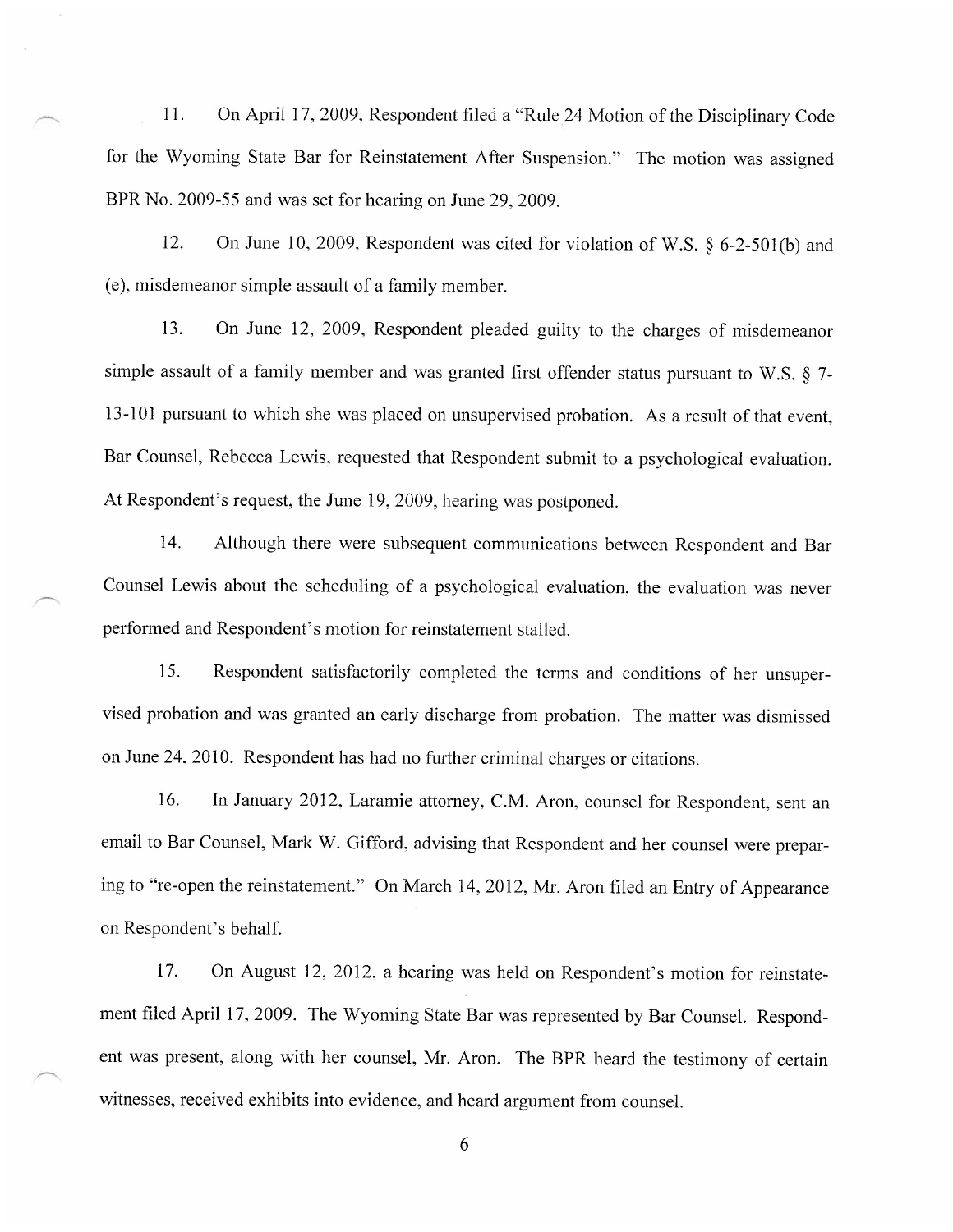18. On September 12, 2012, the BPR's "Findings of Fact, Conclusions of Law, and Recommendation for Non-Reinstatement" were filed with the Court. The BPR found that Respondent failed in her burden, pursuant to Section 24 of the Disciplinary Code of the Wyoming State Bar, to prove by clear and convincing evidence the necessary rehabilitation from the actions which caused her license to be suspended. More specifically, the BPR found:

- "Absent is any corroborating and/or illustrative evidence from which it can reasonably be concluded that [Respondent] has identified the underlying issues that resulted in her suspension, addressed those issues, changed or will no longer engage in the prior conduct that resulted in her suspension."
- "[Respondent] has failed to meet her burden of proof because she has done little or nothing to address any of the underlying violations except in two instances. First, in a limited manner she addressed one part of her trust account violation. Second, she showed that prior to her suspension in 2006, she obtained a mentor and thereafter complied with the filing requirements of the 10<sup>th</sup> Circuit Court of Appeals."
- 19. On October 17, 2012, the Court issued an order denying Respondent's motion for reinstatement, in which the Court approved, confirmed and adopted the BPR's report and recommendation. The Court ordered Respondent to reimburse the Wyoming State Bar in the amount of \$4,448.44, representing the costs and expenses incurred in regard to the motion for reinstatement. Respondent timely paid the costs ordered by the Court.

20. On December 14, 2015, Respondent filed a Verified Petition for Reinstatement with the BPR.

21. Because this matter originated with formal charges that were filed prior to the July 1, 2015, effective date for the Rules of Disciplinary Procedure, the reinstatement provisions of the Disciplinary Code for the Wyoming State Bar apply to this proceeding. Section 24 of the Disciplinary Code, "Reinstatement After Suspension or Disbarment," provides as follows:

(a) An attorney who has been suspended for six (6) months or less shall be reinstated automatically upon the expiration of the period of suspension and the filing of an affidavit with the Court, a copy of which shall be served upon the BPR, which shows:

(i) all past annual license fees, the current year's annual license fee and any late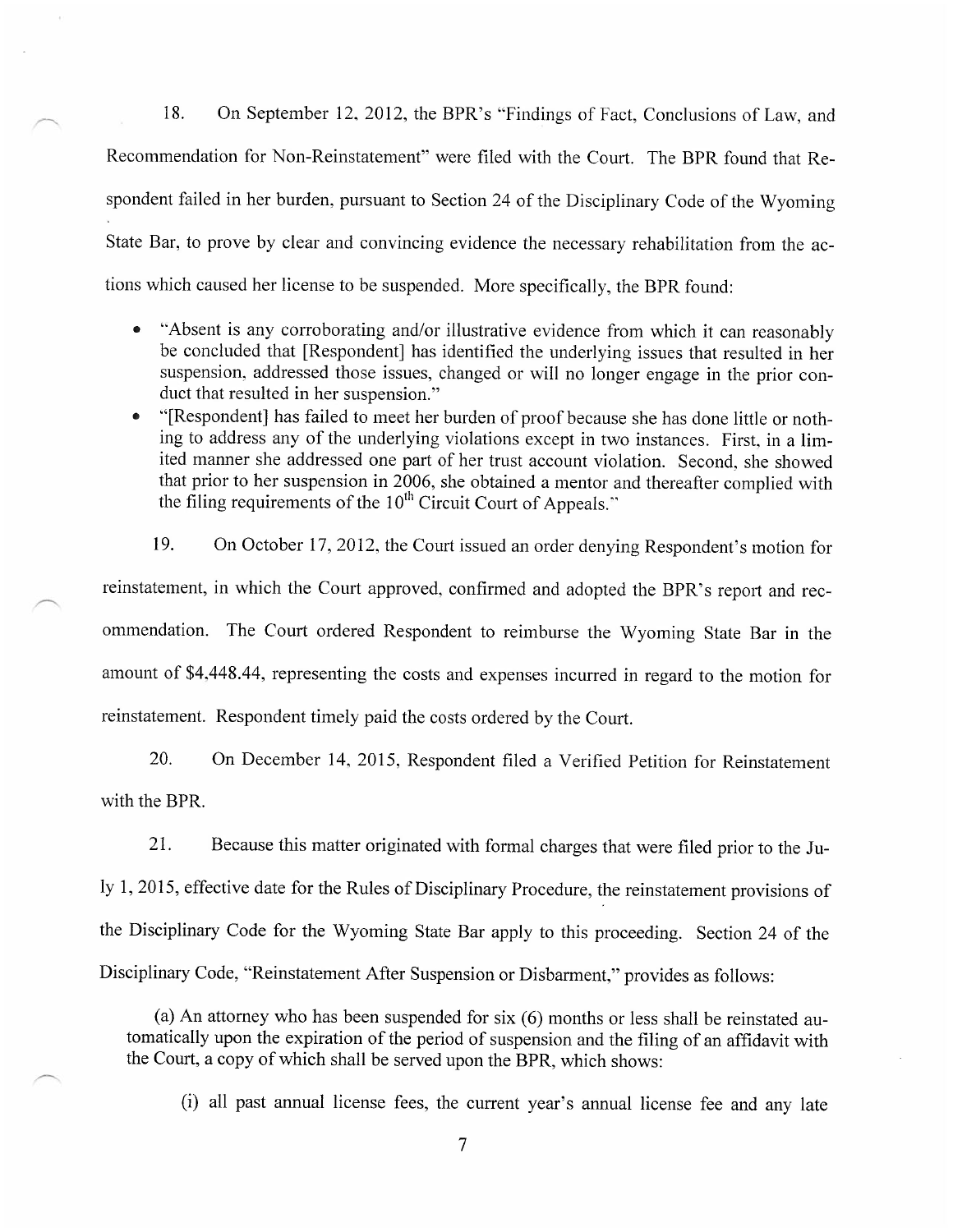charges have been paid in full, in addition to all past and current annual fees for continuing legal education;

(ii) the attorney is current on all mandatory continuing legal education requirements;

(iii)there have been no claims or awards made in regard to an attorney on the client's security fund for which the fund has not been reimbursed; and

(iv) the attorney has complied with all other applicable conditions for reinstatement.

(b) An attorney who has been suspended for a specific period of greater than six (6) months may petition the BPR for reinstatement no sooner than ninety  $(90)$  days prior to the expiration of the period specified in the order of suspension unless another period is specified in the order which petition shall include certification that:

(i) all past annual license fees, the current year's annual license fee and any late charges have been paid in full, in addition to all past and current annual fees for continuing legal education;

(ii) the attorney is current on all mandatory continuing legal education requirements;

(iii)there have been no claims or awards made in regard to an attorney on the client's security fund for which the fund has not been reimbursed; and

(iv) the attorney has complied with all other applicable conditions for reinstatement.

(c) An attorney who has been disbarred may not petition for reinstatement for at least five (5) years from the effective date of the disbarment unless another period is specified in the order.

(d) An attorney who has petitioned for reinstatement after disbarment and such application has been denied may not again petition for reinstatement for at least three (3) years from the date of the order denying the attorney's last petition for reinstatement unless another period is specified in the order.

(e) A fee of five hundred dollars (\$500.00) shall accompany the filing of a petition for reinstatement by a suspended attorney. A fee of one thousand dollars (\$1000.00) shall accompany the filing of a petition for reinstatement by a disbarred attorney. In addition, the BPR may recommend to the Court that the necessary expenses incurred in the investigation and processing of a motion for reinstatement be paid by the respondent, and the Court in its discretion may so order.

(f) Following receipt of a petition for reinstatement, Bar Counsel and the attorney may stipulate to reinstatement by submitting to the BPR a written stipulation and affidavit of the attorney which provides a detailed description of the factual basis for compliance with the elements detailed below in subsection (g). Any such stipulation shall be approved or disapproved by the BPR. If the stipulation is approved, a report and recommendation shall be transmitted to the Court. If accepted by the Court, the Court shall issues its order stating that the attorney is reinstated to the practice of law, which may include any conditions the Court deems appropriate.

(g) If Bar Counsel does not stipulate to reinstatement or if the BPR or Court does not approve a stipulation for reinstatement, a hearing shall be held by the BPR. At the hearing, the suspended or disbarred attorney shall have the burden of proving by clear and convincing ev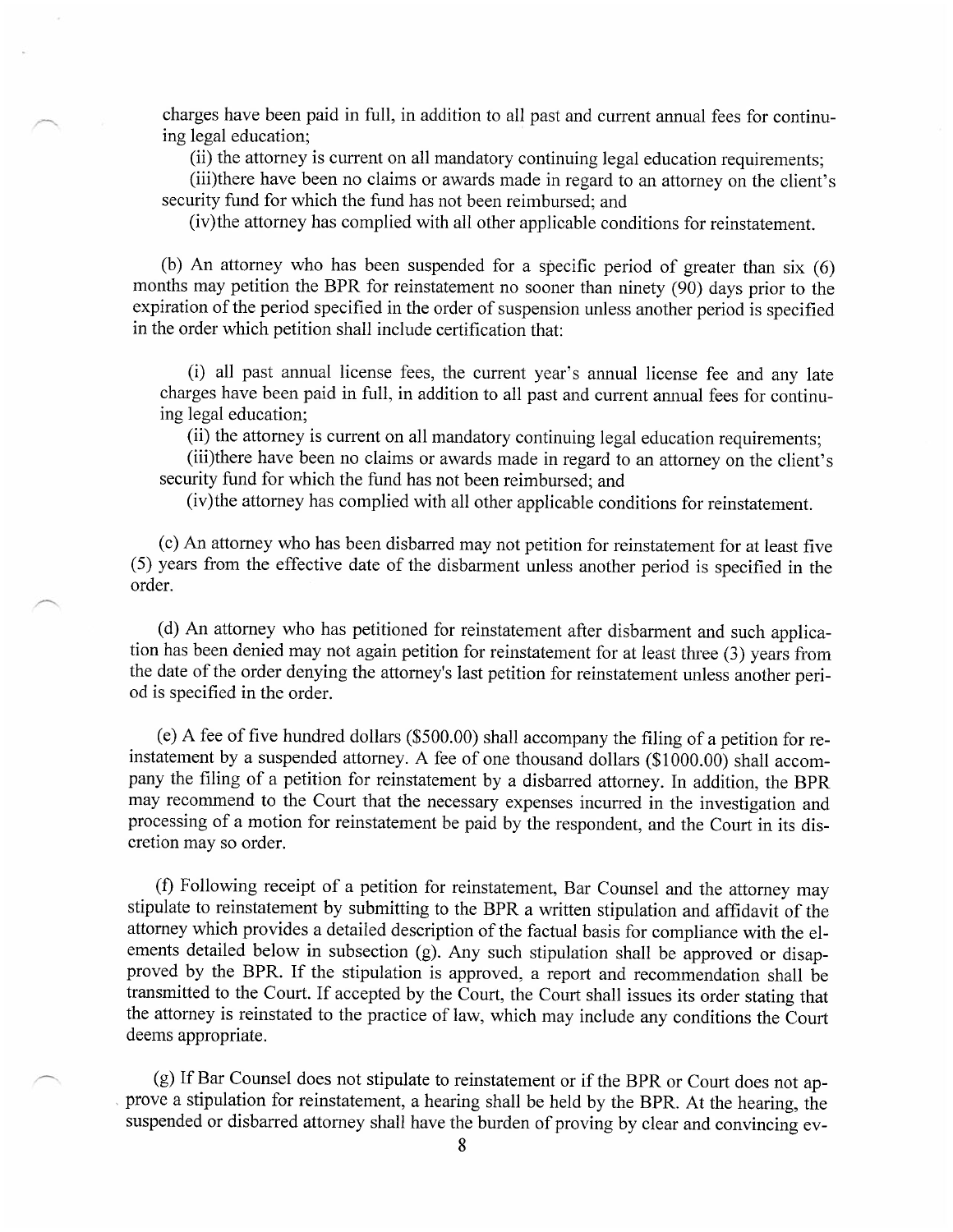idence the following:

(i) The respondent has been rehabilitated;

(ii) The respondent has substantially complied with all requirements imposed by the Court:

(iii) The respondent has the character and fitness qualifications to practice law in this state as outlined in Section IV of the Wyoming Rules and Procedures Governing Admission to the Practice of Law;

(iv) The respondent is competent to practice law in this state;

(v) The respondent's resumption of the practice of law shall not be detrimental to the administration of justice and the public interest.

(h) After a hearing, the BPR shall issue a report of its findings of fact and conclusions of law and the full record of the matter to the Court, together with its recommendation on the petition for reinstatement. The Court shall then enter a final order deciding the petition.

(i) If an attorney who has been disbarred or suspended does not seek reinstatement within three (3) years from the date that attorney first becomes eligible to seek reinstatement, such attorney's membership in the Wyoming State Bar shall terminate. Such attorney who thereafter seeks admission to the Wyoming State Bar shall comply with the admissions requirements set forth in Sections II and IV of the Wyoming Rules and Procedures Governing Admission to the Practice of Law.

22. In her affidavit of factual basis submitted with the Stipulated Motion for Rein-

statement, Respondent provided satisfactory evidence of her eligibility and suitability for rein-

statement, including:

Respondent paid all costs and administrative fees required by the 2006 ora.

der of suspension and the 2012 order denying reinstatement. Respondent had paid the

\$500.00 filing fee for the present petition for reinstatement.

 $<sub>b</sub>$ .</sub> Since her 2006 suspension, Respondent has paid all required annual li-

cense fees, including the license fee for 2015-2016.

 $\mathbf{c}$ . Since her 2006 suspension, Respondent has remained compliant with her annual Continuing Legal Education (CLE) requirements, including the 2015 compliance period just ended. Among the classes Respondent has attended in the past two years were several Bar-sponsored ethics courses: "It's Not the Fruit, It's the Root: Getting to the Bottom of our Ethical Ills" (June 9, 2014); "Proposed Changes in the Wyoming Discipli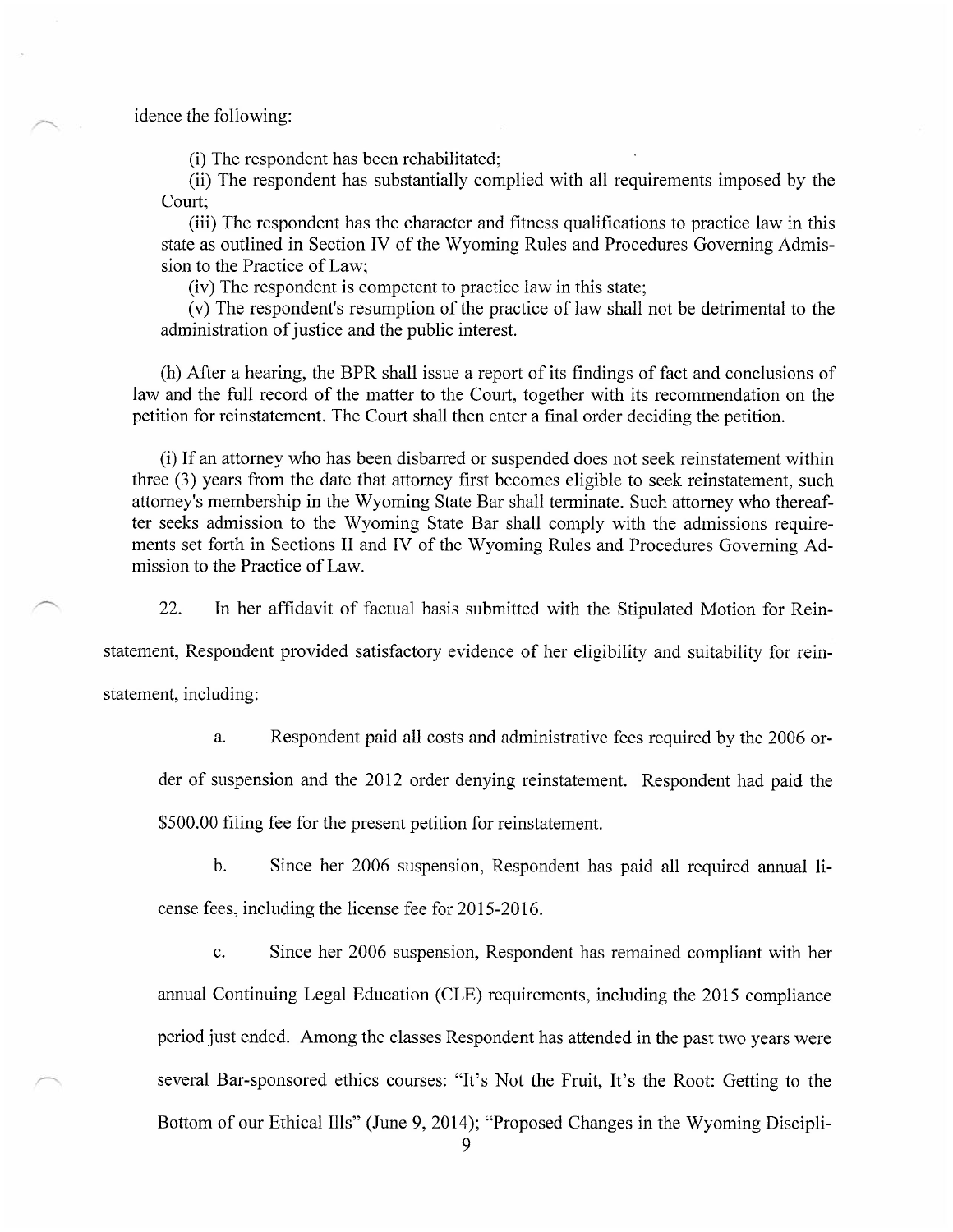nary Code" October 16, 2014); and "New Developments in Professional Responsibility" (March 27, 2015).

 $\mathbf{d}$ . Respondent has accepted responsibility for the conduct that led to her suspension and is cognizant of the shortcomings upon which the Board based its decision to deny reinstatement in 2012. Specifically, Respondent has carefully reviewed the 2006 order of suspension and the 2012 order denying reinstatement. Respondent has made careful study of the Rules of Professional Conduct, including those Respondent was found to violate in the suspension proceeding, and will endeavor to conduct herself in all respects in vigilant compliance with those rules. Respondent is aware of the Bar's Ethics Hotline, and will not hesitate to contact Bar Counsel for guidance as specific questions arise. In addition, Respondent has several mentors upon whom she will not hesitate to call for guidance as the need arises.

e. In addition to compliance with all CLE requirements, Respondent has engaged in other efforts to maintain and further her competence to practice law. Since 2011, Respondent has worked for Cathedral Home for Children as an Emergency Relief Youth Worker at the Laramie Youth Crisis Center (LYCC), a "crisis intervention" facility for both youth and families. Respondent's position requires interaction with neglected and abused children in the State's protective custody, as well as juveniles in the Juvenile Justice System. While not practicing law or giving legal advice, Respondent has been active on the cutting edge of the neglect and abuse/protective custody issues and procedures, and the dynamics of families experiencing these various issues, whether in dealing with parents charged with and defending a neglect and abuse allegation, or a child in need of protective custody. Respondent has worked closely with youths in the Juvenile Justice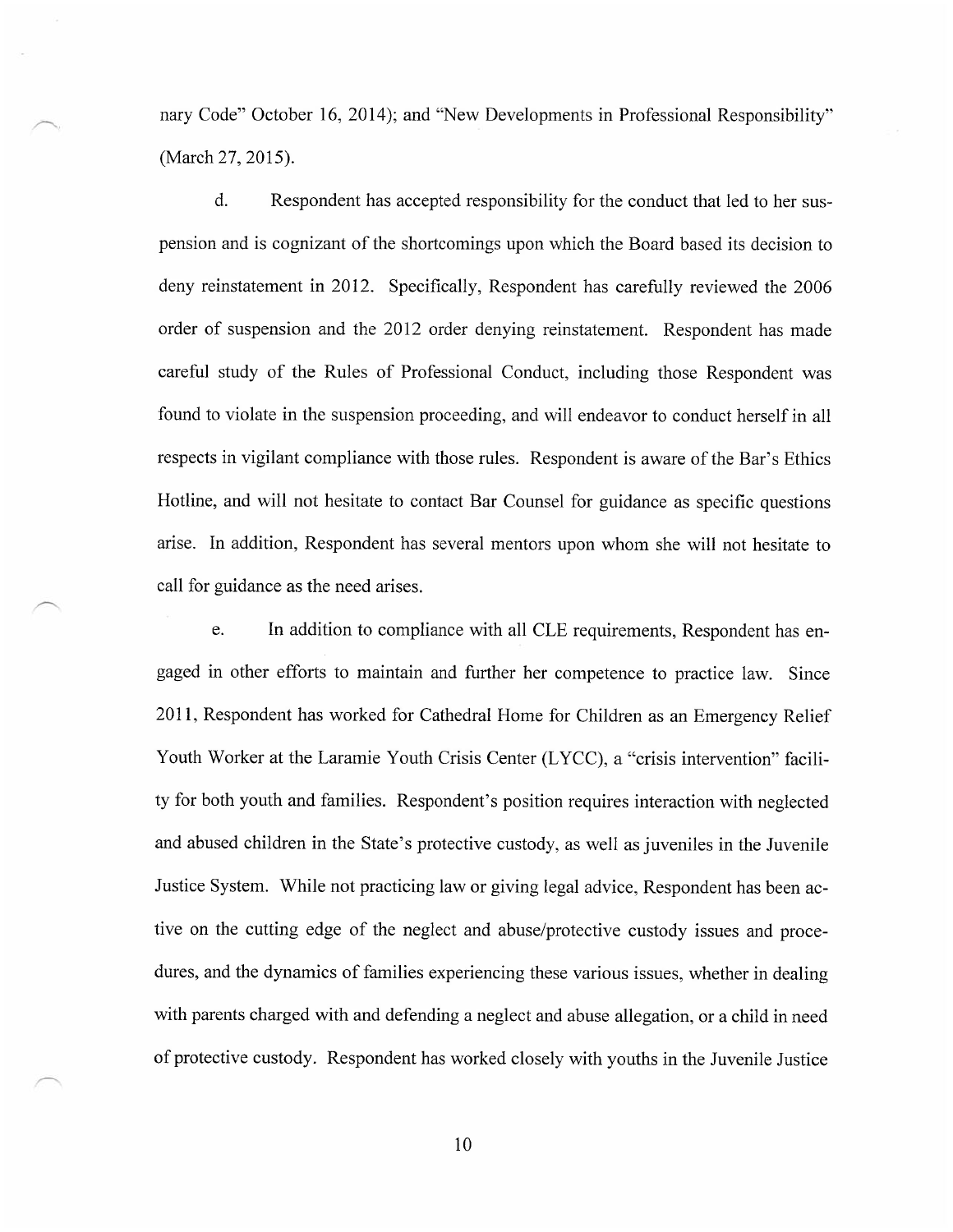System, prior to adjudication, during adjudication and under resulting court orders placing children on probation, ISP or placement in a correctional facility.

f. In that some of the juveniles are runaways and/or from out of state, Respondent has also remained current on the Interstate Compact regarding out-of-state children.

In addition, as she did in her prior law practice, Respondent has maing. tained her competence with respect to Social Security Disability matters, having been heavily involved as an advocate for her brother in efforts to obtain Social Security Disability benefits, something that non-lawyers are allowed to do by the Social Security Administration. In that regard, Respondent has remained current with all aspects of the Social Security Disability system, from application to award of disability benefits; awareness of the medical proofs required to demonstrate disability and working with applicants to ensure the medical records are in order prior to an administrative hearing.

23. If reinstated, Respondent intends to focus her practice on juvenile justice, including completion of the training program of the Public Defender's office for *Guardians ad Litem*. following which she will endeavor to be placed on the list of attorneys qualified to represent children. Respondent also plans to continue assisting clients in Social Security-related matters. Thus, Respondent's goal is to focus her practice on two areas in which clients are sorely in need of legal representation.

24. Respondent has a long exhibited a commitment to community and public service, as evidenced by her membership, during the years 2000 to 2005, on the State of Wyoming Board of Education (Board Chair, 2003-2005), the State of Wyoming Early Childhood Development Council, and the State of Wyoming Education Planning and Coordination Council. More recently, from 2010 to 2013, Respondent served on the Board of Directors of the Laramie Soup Kitch-